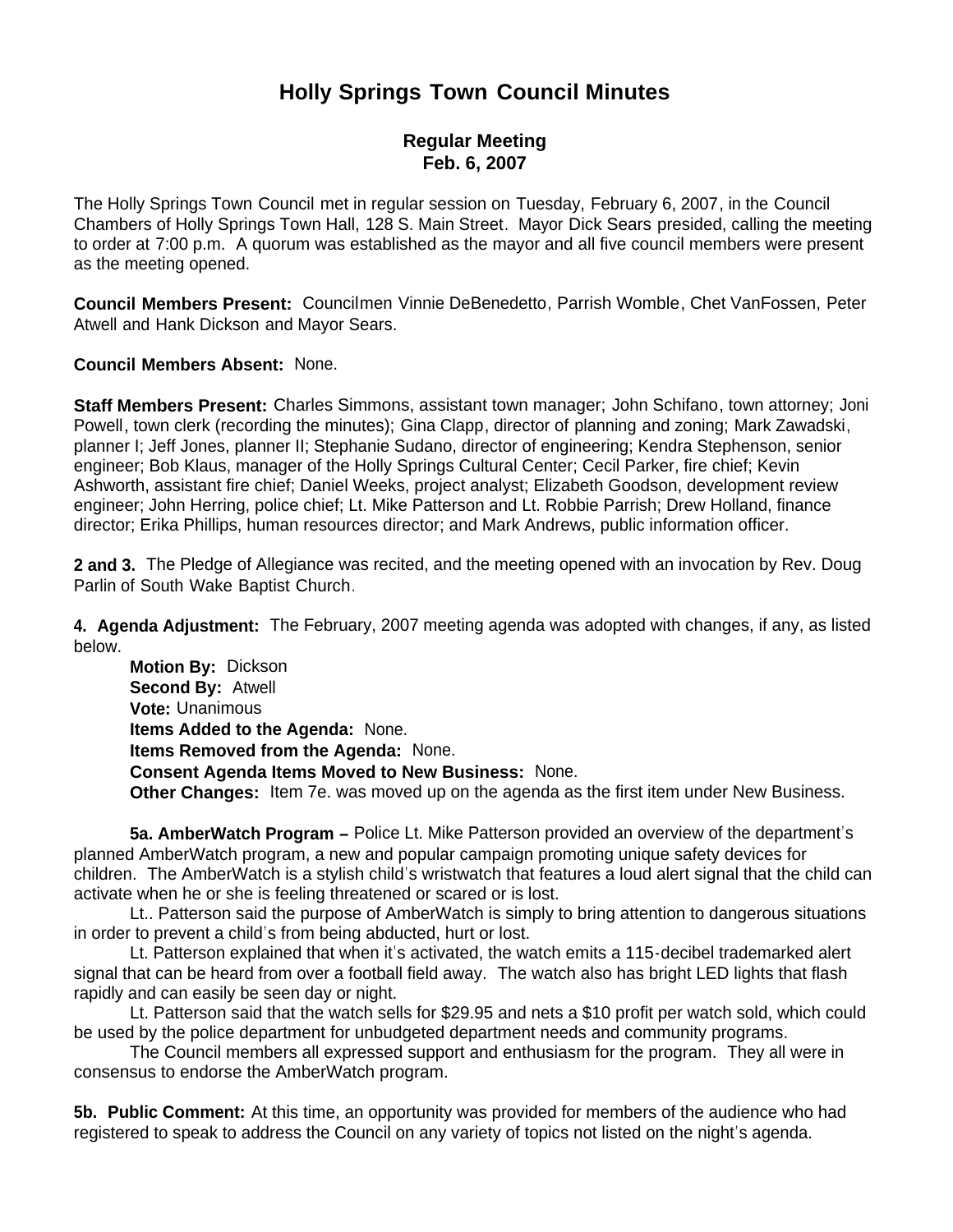Judy Bleahner, 5909 Lake Edge Drive – Mrs. Blehner addressed the council to express concern about speed limit zones in Holly Springs, specifically on Holly Springs Road and Bass Lake Road. She said she felt there is confusion between which agencies have jurisdiction over state-maintained roads, and she urged the Council to support NCDOT recommendations for these roadways.

 Susan Smith, 237 Kingsport Road – Mrs. Smith expressed support and appreciation for the addition of speed hump installation on Kingsport Road to the Crossway Lane traffic-calming project as will be presented later in the meeting.

**6. Consent Agenda:** The Council approved a motion to approve all items on the Consent Agenda. The motion carried following a motion by Councilman Dickson, a second by Councilman Atwell and a unanimous vote. The following actions were affected:

6a. Minutes - The Council approved minutes of the Council's regular meetings held on Dec. 19, 2006 and Jan. 2, 2007.

 6b. Moravian Church – The Council approved a 6-month extension of expiration date for development plan 05-DP-03 for the Moravian Church.

 6c. Parks and Recreation Salary Grade Assignment Modifications – The Council approved to modify salary grade assignments for positions in the parks and recreation department.

6d. Holly Springs Cultural Center Rental Rates Amendment – The Council approved amendments to theater rental rates at the Holly Springs Cultural Center. A c*opy of the amended rental rates is incorporated into these minutes as addendum pages.*

 6e. Right-of-Way Purchase – The Council approved the Town's role in road rights-of-way purchase between Woodcreek subdivision developer and the Town of Cary.

**7e. 1999 American LaFrance Ladder Fire Truck Purchase** – Chief Parker said requested Council approval of funding and purchase of a ladder fire truck from Pattonville Fire District, Pattonville, MO. He said this fire truck would meet the needs for incoming industry.

 He described the truck as a 1999 American LaFrance model, which would meet not only our current residential and industrial needs, but the needs of future committed industry in Holly Springs.

 Chief Parker said staff conducted a site visit and worked with the truck to ensure that it would meet the town's needs. He said the price is approximately \$380,000 and that a new truck meeting these same specifications would cost the town in excess of \$1,000,000 if purchased today.

 Mr. Holland reviewed with the Council the funding options that the Town could use to purchase this truck in the most cost-effective manner. He recommended a budget amendment for this year's budget in the amount of \$190,000 with a funding appropriation from Fund Balance, together with \$190,000 in bank loan proceeds. He said the bank loan would be for only one year, so the truck would be paid for in full in the next fiscal year.

 He reported that five banks responded to the town's request for proposals. RBC Centura offered the best rate, 3.83%.

 **Action #1:** The Council approved a motion to adopt Resolution 07-06 authorizing the Town to enter into an installment financing agreement with RBC Centura to borrow \$190,000 for one year at an interest rate of 3.83% for the purchase of a ladder fire truck.

 **Motion By:** Womble **Second By:** DeBenedetto **Vote:** Unanimous.

 **Action #2:** The Council approved a motion to adopt an amendment to the 2006-07 budget in the amount of \$380,000 from Fund Balance (\$190,000) and installment financing (\$190,000) to purchase a ladder fire truck.

 **Motion By:** Womble **Second By:** DeBenedetto **Vote:** Unanimous.

 **Action #3:** The Council approved a motion to authorize the purchase of a 1999 American LaFrance ladder fire truck from Pattonville Fire District in Missouri.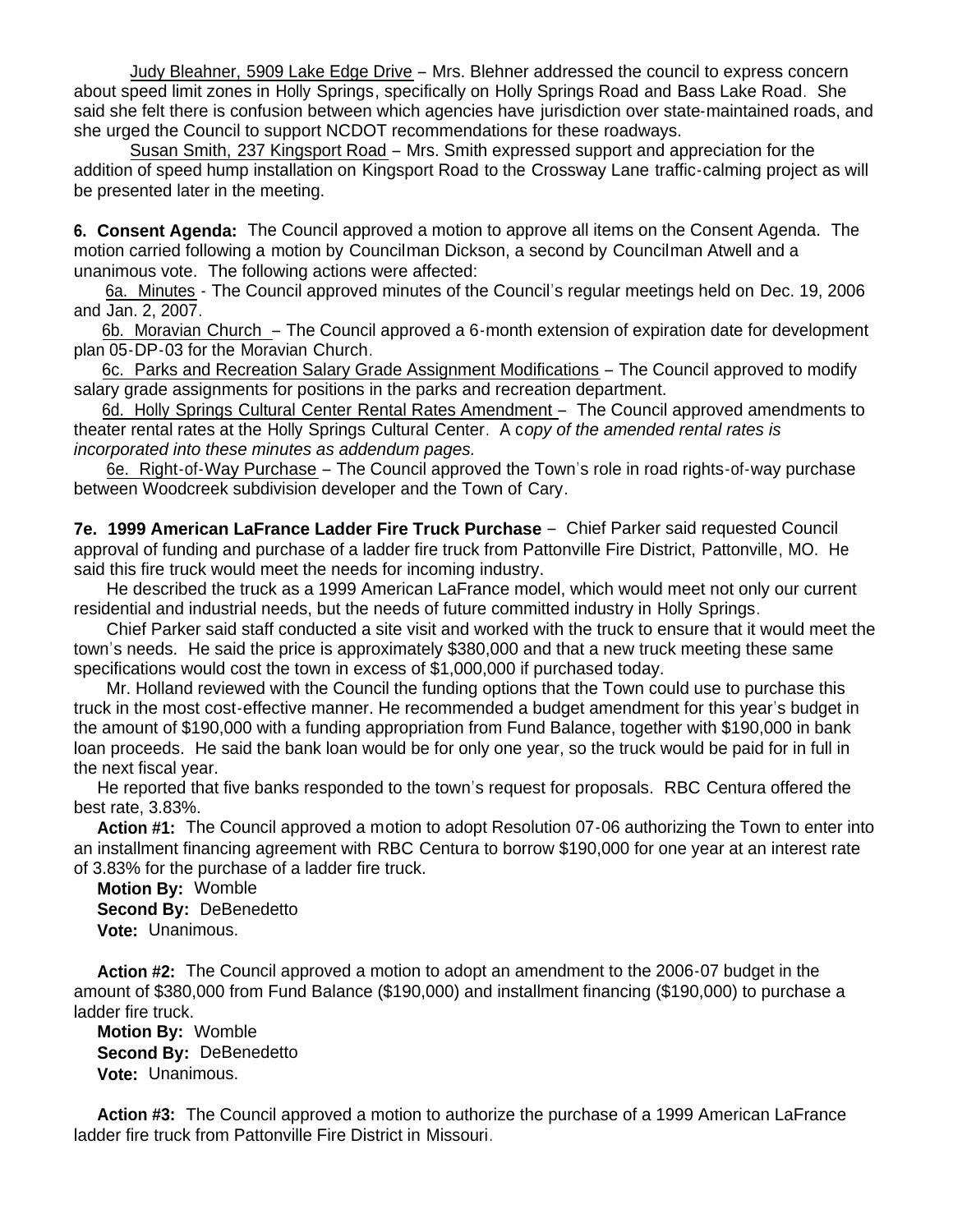**Motion By:** Womble **Second By:** DeBenedetto **Vote:** Unanimous.

**7a. Crossway Lane Speed Humps –** Mrs. Stephenson reported that at the Jan. 16 Council meeting, staff was directed to move forward with the installation of speed humps along Crossway Lane. She said the locations of the speed humps were evaluated in relation to distance from intersections, the overall effectiveness on speed control, constructability, drainage and driveway locations.

 Ms. Stephenson said staff recommends installation of 5 speed humps on Crossway Lane and one on Kingsport Road. The number of humps, she said, is what would be needed in order to consistently keep the speed of cars to the posted 20 mph limit on Crossway.

 She pointed out that the Town my receive complaints from motorists because they will have to slow down to 5 to 10 miles per hour in order to cross over the humps.

Mayor Sears asked Assistant Fire Chief Kevin Ashworth to address the issue of speed humps from the emergency services perspective. Mr. Ashworth noted the potential for damage to apparatus suspensions and plumbing. He also pointed out that response times for both fire and emergency medical services would be drastically reduced on Crossway with five humps over which vehicles would have to slow down to 5 to 10 miles per hour. When a patient in an ambulance depends on critical minutes, the humps could pose a particularly dangerous situation, he said.

Councilman Dickson pointed out that he feels Crossway is designed to collect traffic, and he has not seen much of a problem on the times that he has been out there.

Councilman Atwell asked how did the town go from recommending nothing to recommending five humps. He said he thought that was a high number.

Mrs. Stephenson said staff recommendation was for no 4-way stop signs. The number of speed humps, she said, would be needed if the goal is to keep traffic moving at no more than 20 miles per hour.

Mrs. Sudano explained that staff felt direction was that Council wanted humps to achieve speed reduction, irrespective of policy.

Councilman Atwell agreed that it was, but was surprised that there are five proposed.

Both Councilmen VanFossen and Atwell agreed that the town needs to apply the policy and if the existing policy does not work, then the Council needs to change it and reapply it.

Councilman DeBenedetto suggested that a case-by-case treatment of such requests might be appropriate.

Mrs. Stephenson suggested that if the Council wanted to reduce the number of speed humps, then she would recommend that D and E on the map could go. A, B, C and F would cure speeding in those areas, she said.

 **Action #1:** The Council made a motion to endorse the proposed speed hump locations and project budget amendments in the amount of \$15,000.

 In discussion, Councilman Atwell stressed that he does not want to give the impression that the Council is unbendable. He asked about temporary speed humps. He said he would not support the motion until temporary options are tried.

Councilman Dickson said the town would receive an influx of speed hump requests.

 Mrs. Stephenson said she would recommend the installation of Ballentine Street type humps (4" vertical) at locations to control speed to 20 mph.

 **Motion Amendment:** Councilman Womble amended his motion to include the description of humps to be 4" vertical (Ballentine Street type)

**Motion By:** Womble

**Second By:** DeBenedetto

 **Vote:** 3-2. The motion failed, following a 3-2 vote. Councilmen Womble and Debenedetto voted for the motion. Councilmen VanFossen, Atwell and Dickson voted against.

 Councilman VanFossen said that before taking action, he wanted to hear from residents regarding the potential of temporary measures.

 Councilman Atwell said he liked the temporary humps and thought they would be a good investment because they can be used in different places and never permanent.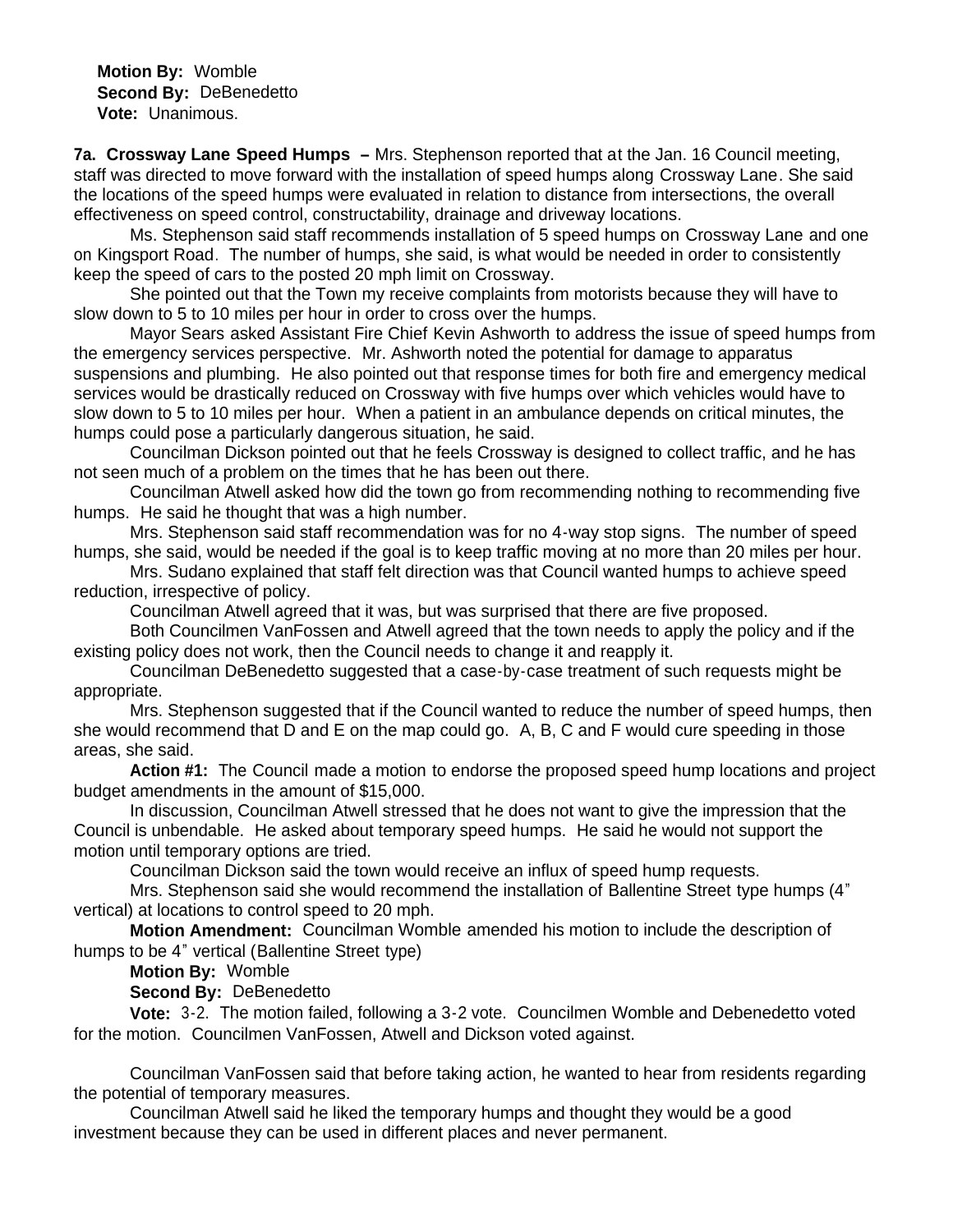Residents were yielded the floor, and they voiced support of the temporary speed humps.

 **Action:** The Council approved a motion directing staff to vigorously and thoroughly explore temporary humps and report results to the Council at its next meeting.

**Motion By:** Atwell

**Second By:** Dickson

 **Vote:** The motion carried following a 5-1 vote. Councilmen DeBenedetto, VanFossen, Atwell and Dickson voted for the motion. Councilman Womble voted against.

**7b. McDonald's USA, LLC, 06-DP-14** – Mr. Zawadski said the town had received proposed development plan 06-DP-14 for McDonalds which proposes to construct a 4,995-square-foot building on a 1.34-acre out-parcel located within the Shoppes at Holly Springs commercial development.

 He said the site plan includes a fast food restaurant with a drive-through with two side-by-side ordering stations along the east side of the building. He said there are 51 proposed parking spaces including three handicapped spaces for this site. The interior pedestrian plan would connect the site with the pedestrian circulation plan for the rest of the shopping center.

 Mr. Zawadski explained that the project is located within a Gateway Corridor and is therefore subject to a higher degree of architectural standards. He said this project is also located within the approved Shoppes at Holly Springs integrated center and is required to use similar colors and building materials as the primary building in the development. He said the building would be constructed primarily with a brown colored brick, cream EIFS, and stone accents that would match the approved Wal-Mart building elevations. Architectural elements such as multiple building materials, columns, metal awnings, and façade and roofline variations are incorporated into the building design.

 Brian Salts, design engineer for the McDonald's project was yielded the floor. Mr. Salts responded to concerns expressed about the Dumpster enclosure. He said he has an alternative plan that would rotate the Dumpster and tweak the area around it so as to provide a few more feet for vehicle navigation. He said the double lane service areas do improve traffic flow through the property.

 This adjustment to the plan could be done, Mrs. Goodson said, during the construction drawing stage.

Mr. Zawadski said that staff and the Planning Board are recommending approval with conditions.

**Action:** The Council approved a motion to approve Development Plan #06-DP-14 for McDonald's as submitted by Commercial Site Design, project number MCD-0615, dated revised 1/8/2006 with the following conditions:

- 1) All approval conditions from the Shoppes at Holly Springs master plan approval will also apply to this project.
- 2) Fee-in-lieu of pump station upgrade will be required for this site.
- 3) The following items will need to be submitted with  $1<sup>st</sup>$  construction drawing submittal: (a) A comprehensive drainage area map and supporting calculations.

4) The Land Disturbance Permit for McDonald's cannot be issued until the sediment basin is removed from this site.

**Motion By:** VanFossen **Second By:** Womble **Vote:** Unanimous

**7c. The Overlook at Holly Glen Amendments** – Mr. Brent Niemann representing McCar Homes asked the Town Council to consider modifications to a condition of approval (Condition No. 4) for the preliminary plan for The Overlook at Holly Glen, which was approved on Nov. 15, 2005.

Mr. Niemann said the preliminary plan was approved with a condition stating: "Construction of project must be accomplished from the one access to Avent Ferry Road with the connection to Holly Meadow Drive constructed last."

He said that he would like to request the approval to plat the access to Holly Meadow Drive and lots 77-79 first for the purpose of a model home/sales center and then constructing the access to Avent Ferry Road for the remaining time of build-out. He proposed that the company would barricade Holly Meadow Drive; place the model home on Lot 78; and a parking on Lot 77. Traffic would be limited to sales agents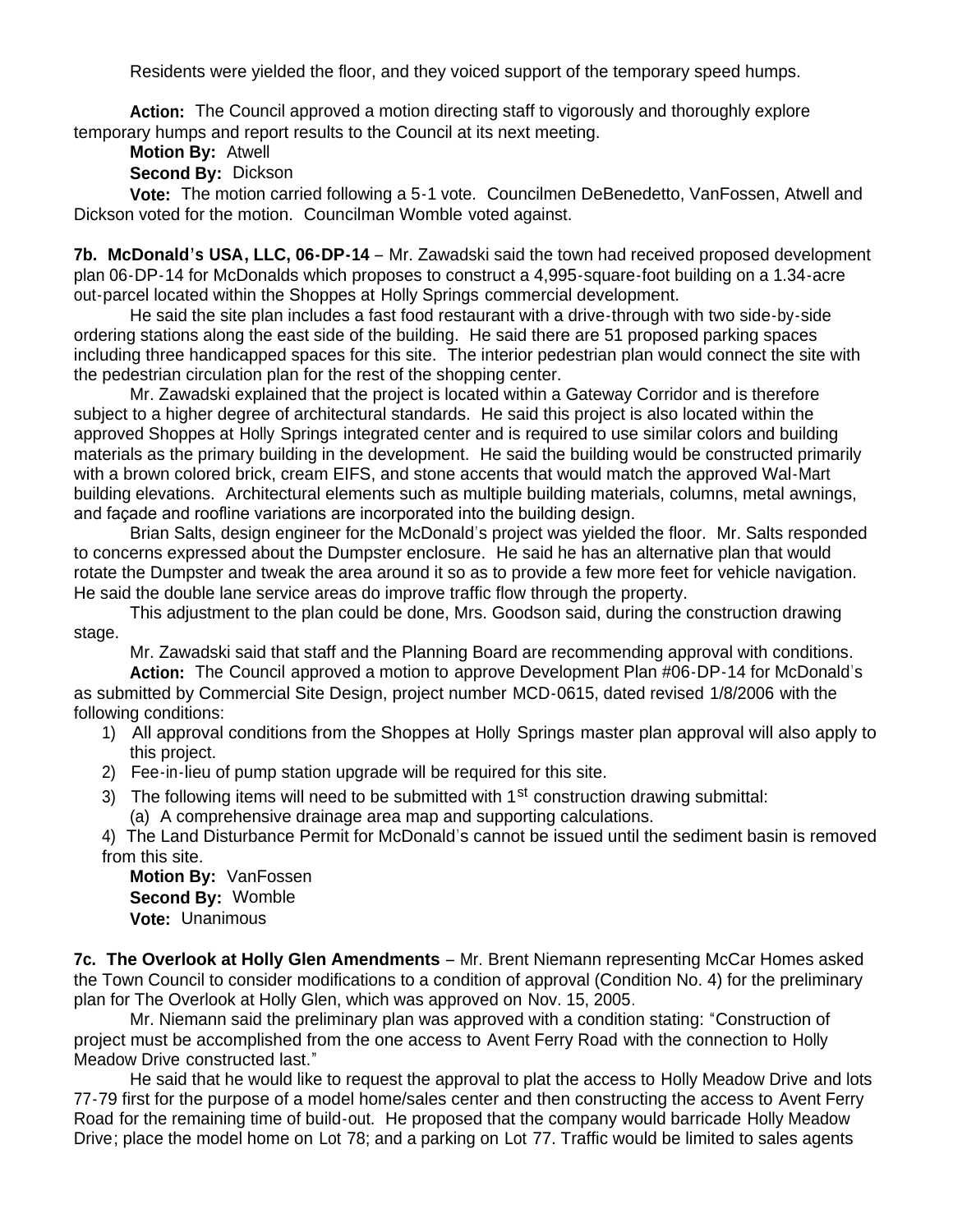and potential buyers, he pointed out.

 Mrs. Sudano said the barricade would need to be a permanent-type barricade because people would just knock over or move over the temporary types.

 Councilman Atwell said he supports the developer's request, but stressed that he still expects an acceptable grading plan for the development.

Action: The Council approved a motion to modify Condition No. 4 of approval for the preliminary plan for The Overlook at Holly Glen (05-DP-08) to allow the developer to proceed to plat and construct the access from Holly Meadow Drive to lots 77, 78 and 79 for the expressed purpose of locating a model home/sales center and parking area on the lots with the caveat that a substantial barricade(s) will be placed to allow zero traffic access to the development from Holly Meadow Drive other than sales traffic to Lots 77-79 and that construction of the project must be accomplished from the one access to Avent Ferry Road, pursuant to the original condition.

 **Motion By:** Atwell **Second By:** Dickson **Vote:** Unanimous

 [Note: Prior to making his motion, Councilman Atwell clarified with staff the following: that a barricade allowing zero traffic from Holly Meadow Drive would be placed at Holly Meadow Drive during construction of the model home and sales center. Upon completion, the barricade would be moved to Lot 77, which would allow sales agent and potential buyers to access the sales center. Construction traffic for the development, however, would access the project by way of Avent Ferry Road.]

**7d. Farmers' Market** – Mr. Weeks and Mr. Jones explained that over the past several months, staff has developed criteria for a Farmers' Market in downtown Holly Springs. He said during the months of October and November, a survey was placed on the Town's website and at various Town-owned buildings. He said over 600 residents responded to the survey with an overwhelming 97 percent of those filling out the survey indicating that they would shop at a Farmers' Market in Holly Springs.

 Mr. Weeks said that staff has met with local cooperative extension agents to further develop rules and regulations for the Farmers' Market.

 Mr. Weeks said the agents also assisted in drafting a job description for a new Farmers' Market coordinator for the town. This position would be under the direction of the Planning and Zoning department and would be funded through the end of this fiscal year with funds previously set aside for an intern.

 Mr. Jones said that the Farmers' Market coordinator would work approximately 10 to 15 hours a week, with the majority of the hours being set aside for Saturdays between 8 a.m. to noon when the Market would be open in the parking lot of Town Hall.

 **Action #1:** The Council approved a motion to approve rules and regulations for the Holly Springs Farmers' Market.

 **Motion By:** Atwell **Second By:** Dickson **Vote:** Unanimous

**Action #2:** The Council approved a motion to authorize the Department of Planning & Zoning to add the position of a part-time Farmers' Market Coordinator.

 **Motion By:** Atwell **Second By:** Dickson **Vote:** Unanimous

**7f. Extension of Water Service Request** – Ms. Sudano said a property owner of a parcel at the intersection of Old Holly Springs-Apex Road and Woods Creek Road is requesting water service from the Town.

 Ms. Sudano said this property is adjacent to 3732 Old Holly Springs-Apex Road, which – by special permission from the Town Council several years ago - was annexed and had a 2-inch water service along Old Holly Springs-Apex Road extended to it for service due to a failed well.

She said staff would support this request, contingent upon annexation of the whole piece of